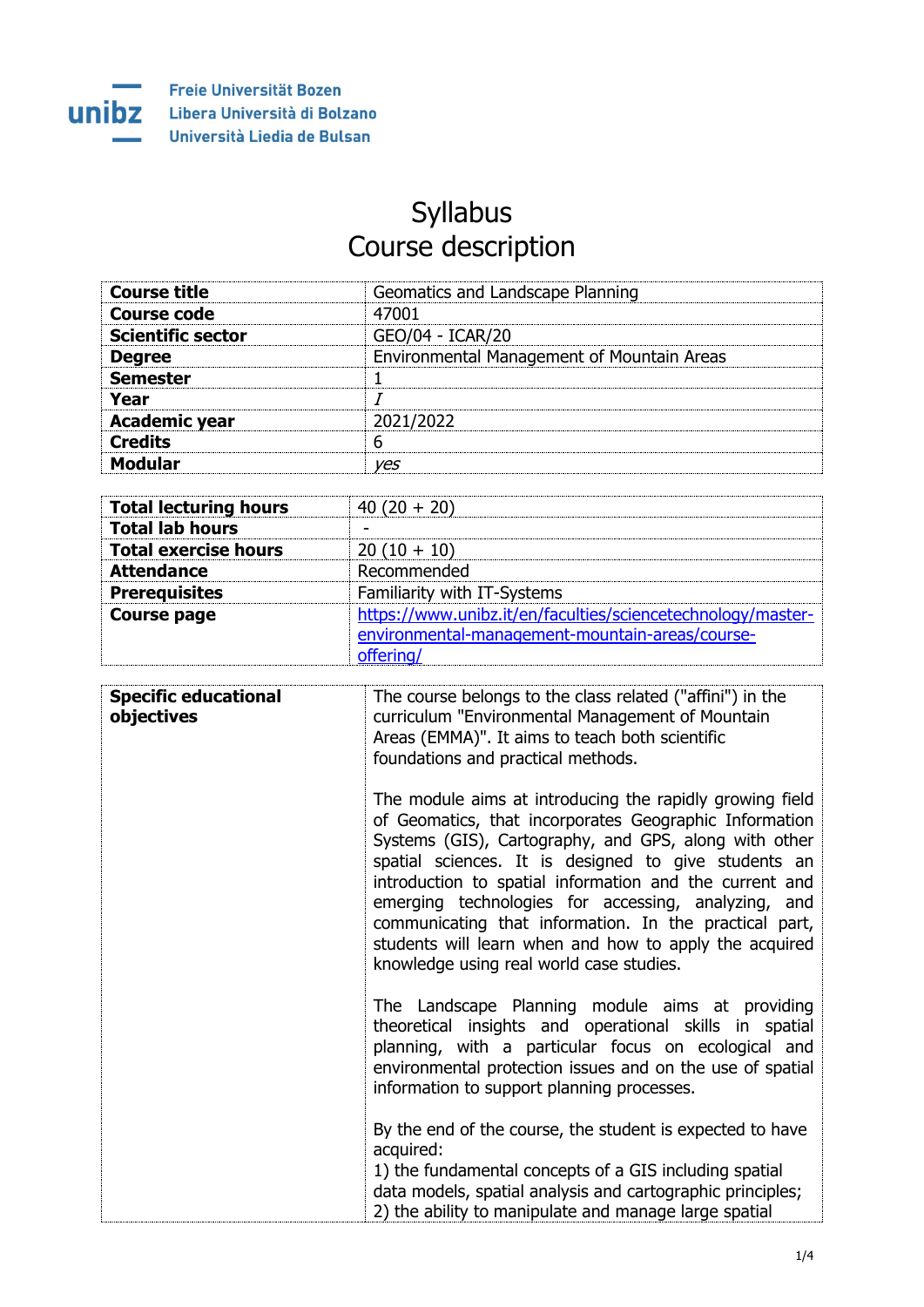## **Freie Universität Bozen**



÷ ÷

## **UNIDZ** Libera Università di Bolzano Università Liedia de Bulsan

| datasets adequately;<br>3) the ability to apply state of the art GIS software<br>packages on environmental datasets;<br>4) the ability to analyze and critically question methods<br>and results; |
|---------------------------------------------------------------------------------------------------------------------------------------------------------------------------------------------------|
| 5) the key concepts and operational stages of landscape<br>and ecological planning;                                                                                                               |
| 6) skills in collecting and interpreting relevant information<br>to inform planning processes                                                                                                     |
| 7) the ability to apply key methods to support planning<br>processes (eq land suitability analysis);                                                                                              |
| 7) hands-on experience with case studies in mountain                                                                                                                                              |
| areas.                                                                                                                                                                                            |

| <b>Module 1</b>                             | <b>Geomatics</b>                                                                                                                                                                                                                                                                                    |
|---------------------------------------------|-----------------------------------------------------------------------------------------------------------------------------------------------------------------------------------------------------------------------------------------------------------------------------------------------------|
| <b>Lecturer</b>                             | Dr. Egarter-Vigl Lukas                                                                                                                                                                                                                                                                              |
| Scientific sector of the<br><b>lecturer</b> |                                                                                                                                                                                                                                                                                                     |
| <b>Teaching language</b>                    | English                                                                                                                                                                                                                                                                                             |
| <b>Office hours</b>                         | From Monday to Friday on appointment                                                                                                                                                                                                                                                                |
| Teaching assistant (if any)                 | <b>Tscholl Simon</b>                                                                                                                                                                                                                                                                                |
| <b>Office hours</b>                         |                                                                                                                                                                                                                                                                                                     |
| <b>List of topics covered</b>               | The course will cover the following topics:<br>1. Introduction to GIS concepts and techniques<br>2. Projections and geographical reference systems<br>3. Spatial data structure (vector/raster)<br>4. Spatial data management<br>5. Spatial data analysis<br>6. Data visualization and map creation |
| <b>Teaching format</b>                      | Frontal lectures and exercises on the computer. PPP and<br>data will be available at a dedicated sharepoint site.                                                                                                                                                                                   |

| Module 2                                    | <b>Landscape Planning</b>                                                                                                                                                                                                                                                                                                                                                                                                            |
|---------------------------------------------|--------------------------------------------------------------------------------------------------------------------------------------------------------------------------------------------------------------------------------------------------------------------------------------------------------------------------------------------------------------------------------------------------------------------------------------|
| <b>Lecturer</b>                             | Dr. Geneletti Davide                                                                                                                                                                                                                                                                                                                                                                                                                 |
| Scientific sector of the<br><b>lecturer</b> | ICAR/20                                                                                                                                                                                                                                                                                                                                                                                                                              |
| <b>Teaching language</b>                    | English                                                                                                                                                                                                                                                                                                                                                                                                                              |
| <b>Office hours</b>                         | See timetable                                                                                                                                                                                                                                                                                                                                                                                                                        |
| Teaching assistant (if any)                 | -                                                                                                                                                                                                                                                                                                                                                                                                                                    |
| <b>Office hours</b>                         | -                                                                                                                                                                                                                                                                                                                                                                                                                                    |
| <b>List of topics covered</b>               | The course will cover the following topics:<br>1. Principles of landscape planning and ecological<br>planning;<br>2. Inventory of the biophysical and sociocultural<br>environment;<br>3. Stakeholder engagement techniques;<br>4. Setting planning goals and developing strategies;<br>5. Land suitability analysis;<br>6. Designing and comparing planning options;<br>7. Case studies for different sectors and spatial<br>scales |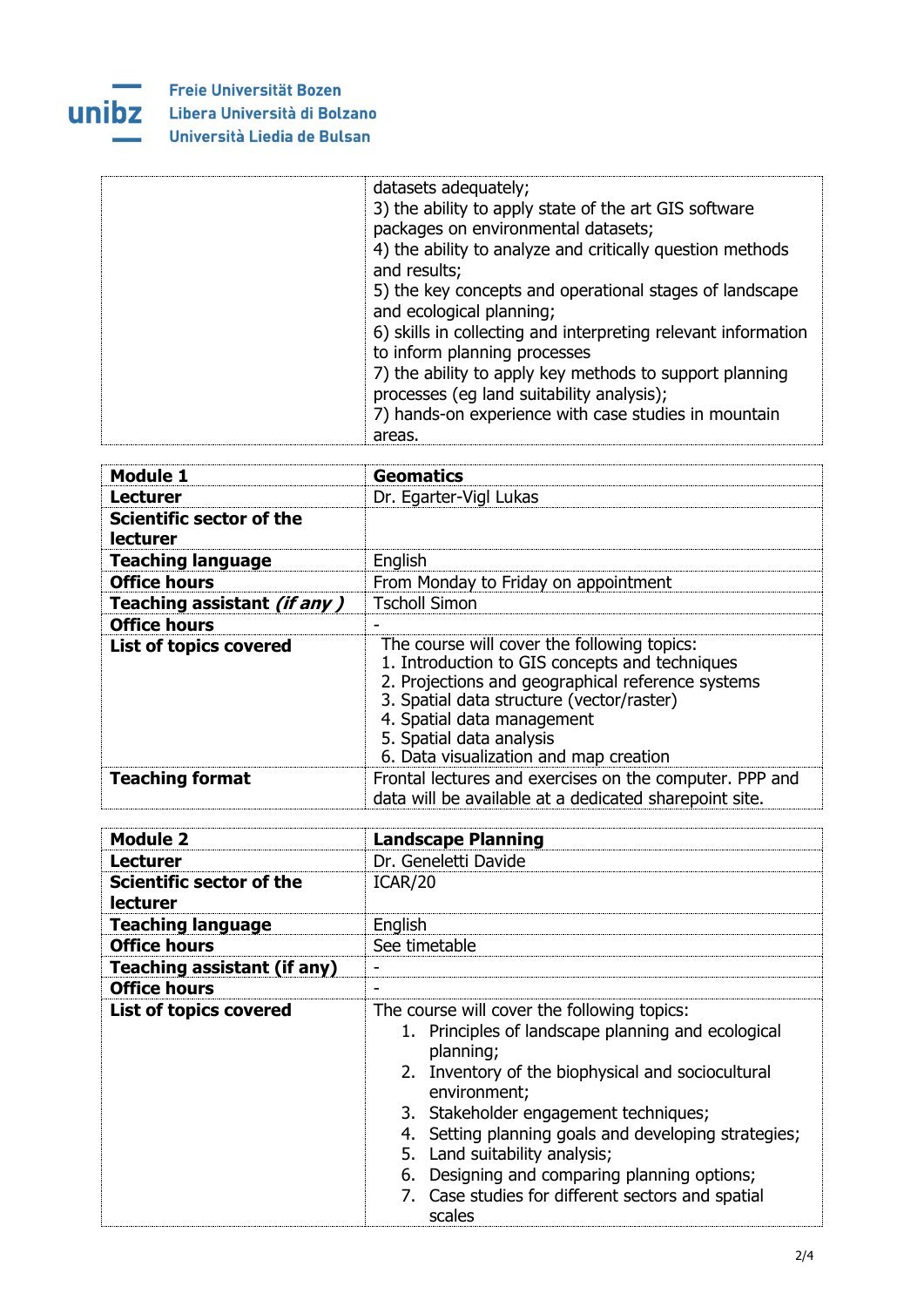

| <b>Teaching format</b><br>Lectures are combined with presentation and discussion<br>of case studies and short assignments, using problem-<br>based learning techniques.<br>Presentations, reading material and links to additional<br>resources will be made available on the Reserve<br>collection. |
|------------------------------------------------------------------------------------------------------------------------------------------------------------------------------------------------------------------------------------------------------------------------------------------------------|
|------------------------------------------------------------------------------------------------------------------------------------------------------------------------------------------------------------------------------------------------------------------------------------------------------|

| <b>Learning outcomes</b> | <b>Knowledge and understanding</b> of i) basic and applied<br>concepts in Landscape Planning and GIS; ii) usefulness of<br>different tools and techniques to support planning and<br>GIS processes;                                                                     |
|--------------------------|-------------------------------------------------------------------------------------------------------------------------------------------------------------------------------------------------------------------------------------------------------------------------|
|                          | <b>Applying knowledge and understanding to i)</b><br>proposing solutions to landscape planning problems by<br>generating and comparing possible alternative strategies<br>ii) Be able to apply state of the art GIS software packages<br>on key environmental datasets. |
|                          | <b>Making judgements</b> on the most suitable approaches,<br>methodologies and workflows to address a broad range of<br>problems in GIS and landscape planning, and on the<br>datasets required to perform the analysis.                                                |
|                          | <b>Communication skills</b> to present basic concepts and<br>case study applications related to GIS and ecological and<br>landscape planning to both a technical and non-technical<br>audience clearly, concisely and using adequate technical<br>terminology.          |
|                          | <b>Learning skills</b> to autonomously deepen and update the<br>knowledge acquired during the course seeking relevant<br>information on scientific and technical literature, for their<br>future professional and/or academic studies                                   |

| <b>Assessment</b>                                             | The assessment will be carried out through i) written<br>reports (student assignments) and ii) oral exam;                                                                        |
|---------------------------------------------------------------|----------------------------------------------------------------------------------------------------------------------------------------------------------------------------------|
| <b>Assessment language</b>                                    | English                                                                                                                                                                          |
| <b>Evaluation criteria and</b><br>criteria for awarding marks | The final grade for the entire course will be calculated as<br>the average of the final grades obtained in the two<br>modules.                                                   |
|                                                               | The mark for Module 1 will be assigned based on written<br>home assignments (50%) and on an oral/practical exam<br>(50%).                                                        |
|                                                               | The positive evaluation of student assignments is a pre-<br>requisite to do the oral/practical exam.                                                                             |
|                                                               | Criteria for the evaluation of the student assignments:<br>completeness, clarity, and correctness of reported results<br>Criteria for the evaluation of the oral/practical exam: |